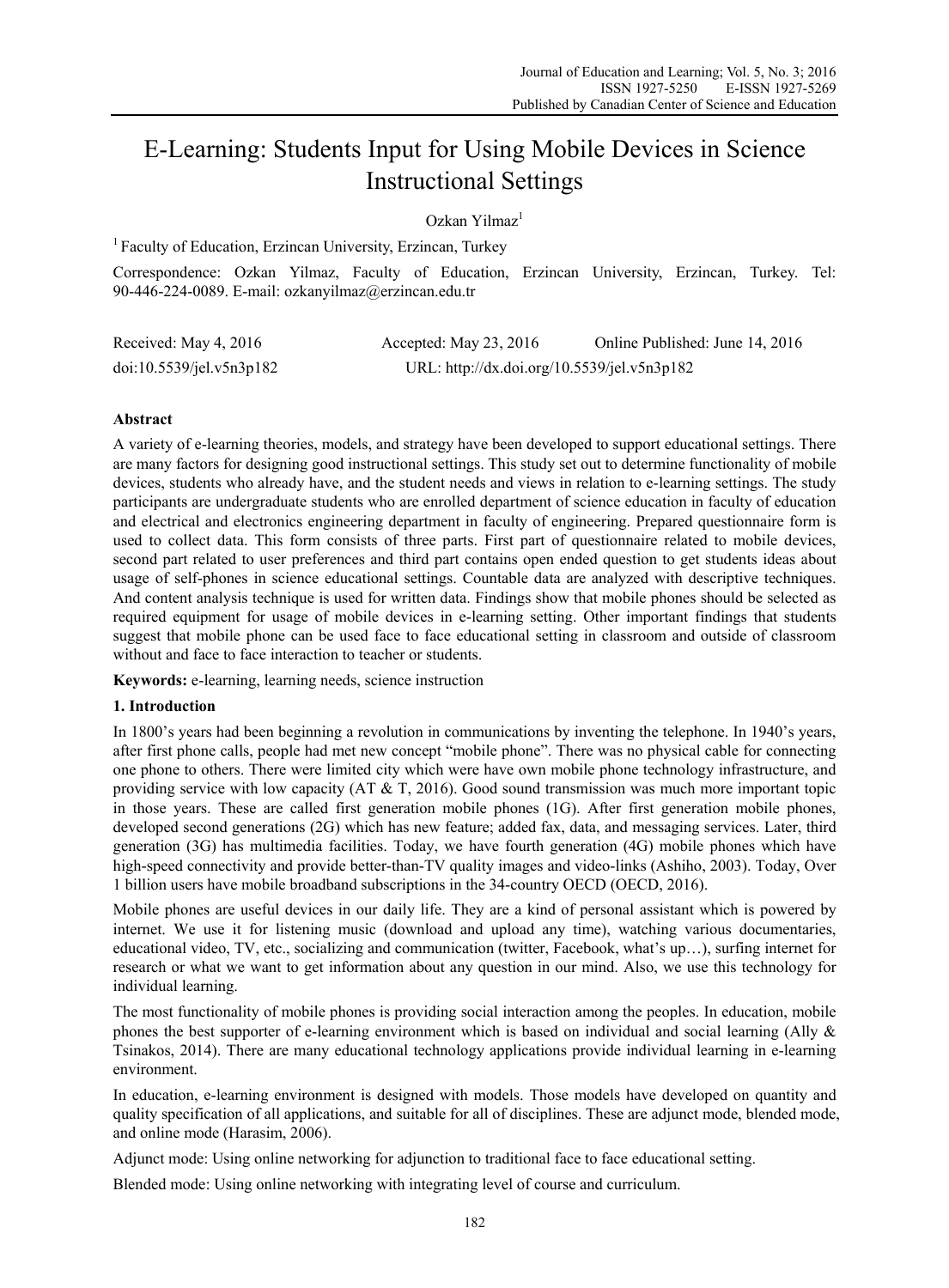Online mode: Online networking platform using as a main learning environment.

The other important factor for e-learning is pedagogy (educational approach). Harasim (2006) was point out that three educational approach for e-learning. (1) *Online collaborative learning* point up the use of collaborative dis-course and group projects. (2) *Online distance education* refers to the use of e-mail rather than postal mail. (3) *Online computer-based training* refers to the use of the internet for individualized learning modules.

In literature, many of studies have researched e-learning environment models and educational approach in higher educations. Wang (2014) used web-based dynamic assessment to develop an assessment centered e-learning system. Study pointed out that e-learning models with personalized dynamic assessment are remarkable effective in student learning, especially for students with low-level prior knowledge. Zlatovic, Balaban, and Kermek (2015) used a sample of 351 students from higher education institutions to explore the influence of certain type of online assessment has on students' learning strategies. Results show that students' learning strategies can be influenced by various types of online assessments and it has positive impact on both formal and perceived levels of success in achieving. Tabuenca, Kalz, Drachsler, and Specht (2015) investigated the effects of tracking and monitoring time devoted to learn with a mobile tool, on self-regulated learning. Findings showed that positive effects of tracking time on time management skills. Chen (2010) used mobile technology to develop a Mobile Assessment Participation System. Implemented model enhanced teaching and learning through active engagement in idea-sharing, feedback-giving, and self-reflection. They used didactic content was recorded and posted online for student viewing outside of the classroom. They used a blended and flipped format in one semester. Findings showed that students achieved learning outcomes that were at least as good, and in one comparison importantly better than traditional classroom.

All of these studies have focused on e-learning educational setting. And, findings show that it's effective on instruction and learning. But, all implementation needs specific devices which have special technology. As is known, all technological devices should be replaced with a new one by the time. This replacement is financial burden for schools. The fact remains that every next generation university students have modern technological opportunities such as notebook, tables, mobile phones, etc. These technological opportunities can be used in instructional setting. Today, almost whole college students have self-phones but sometimes they may prefer not to use in educational setting. The reasons can be various but the main reasons collected in two categories.

# *1.1 Technological Barriers*

Battery life and connectivity: A good battery performance should be able to keep the mobile phone standby a complete day. The mid-end mobile phones provide around half of day time of talk time. When user play games, chat on social platforms, surf on internet, record videos, take pictures, etc., battery drains much faster (Permi, 2016). Also, connectivity is another problem for battery life. Communication protocol with mobile phone and GMS services can be establishing different band channel. For instance, when phone connects to GSM base station over 4G band widths, battery life drains much faster (Bartlett, 2012).

Screen size: Comparing mobile phone screen with desktop, or notebook screen, big screen display much more information than small screen. Visual appearance of interface effects user's understandability of the learning (Ashour, 2012).

Limited memory: Mobile phones have limited information storage capacity, comparing with PC. Especially RAM, type of internal memory, doesn't upgrade in phones (Elias, 2011).

Multiple standards and format support: There are many firm producing mobile phones with their own combining of hardware and software, and also user interface. Its need to consider these variety of platforms when designing an application or learning activity.

# *1.2 Educational Challenges*

Educators should focus on the worldwide accessible design of materials using tools, and it doesn't mean just content transfer (Elias, 2011). Technology should use as a tool, not as aim. Principle of instructional design should be based on interactive learning strategy (Sung et al., 2005). All learning environments need to a pedagogical model which application is based on (Harasim, 2006). Pedagogical potential of the various types of model and integration their usage of effectively in learning and teaching limited in science because of nature of science curriculum (Webb, 2008).

There are many factors for the implementation of e-learning application. User preference is one of important factors for well-designed e-learning environment, especially m-learning applications (Yılmaz & Sanalan, 2011).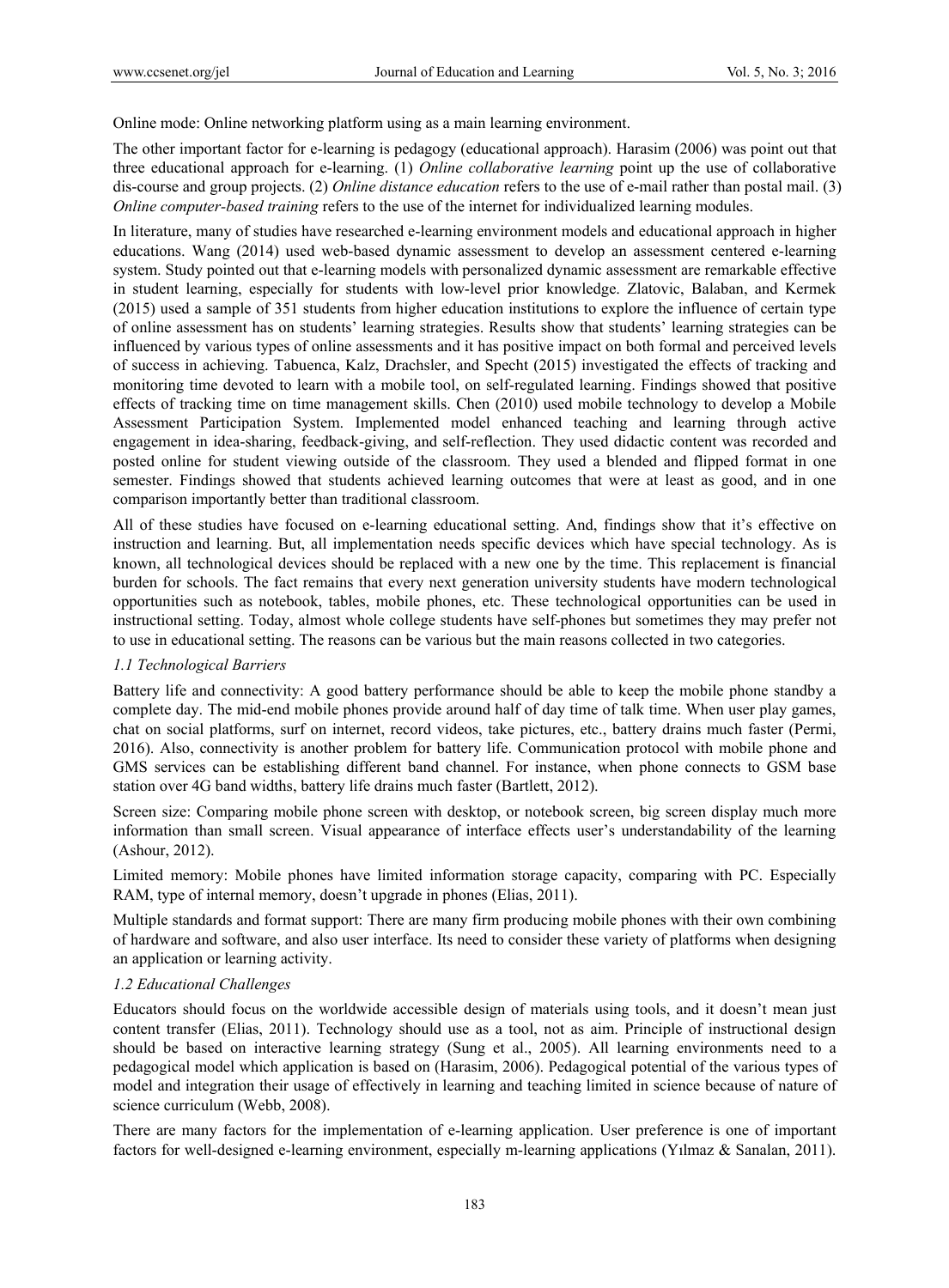At that point, users' personal preference in learning, opinion about the educational setting, specifications of users' mobile phones need to take in consideration.

This study is aimed to reveal;

Are students' mobile phones features suitable for e-learning?

What are the ideas of preservice science teachers about using mobile phone as an e-learning tool?

What kind of opinion's and expectation they are already having about the usage mobile phones as a learning tool?

### **2. Method**

In this study, students who enrolled faculty of education and faculty of engineering are asked to provide information on type of mobile devices they own, usage preference, and views about e-learning implementations.

#### *2.1 Participants*

The study participants were 43 (27.6%) undergraduate students who are enrolled in a Misconception in Science Course (It's an elective course) in the faculty of education and 113 (72.4%) undergraduate students who are enrolled Physic I Course in the faculty of engineering. All students are selected from a small town university which is located in northeastern part of Turkey.

#### *2.2 Instruments*

The student questionnaire used in this study was created by Yılmaz and Sanalan (2011). The questionnaire consists of three parts. In first part, questions are to get information about users' type and number of mobile devices already they have, family income, and specifications of users' mobile phones. This part gives information about suitability of hardware and software capabilities of devices that may be used for e-learning. In second part, questions about users preferences and major purpose of using mobile phones, and bring forward a proposal for implementing in learning. This part is used to get information from students for usage of mobile phones as a learning tool in educational settings. Third part contains an open ended question to get students' new ideas, about usage of self-phones in science educational settings.

#### *2.3 Data Collection*

It takes about 20 minutes to complete questionnaire. Four group of college students are sampled in this study. Data collection is completed within two weeks and four separate sessions, and implemented two different faculties in the same university.

#### *2.4 Data Analysis*

Firs two part of questionnaire contain countable data. These data are analyzed with descriptive techniques, and are showed with tables. Last part of questionnaire contains written data based on open ended question. These data are analyzed with content analysis in Nvivo PC software, and illustrated with diagrams.

# **3. Results**

This part shows that data collected by questionnaire about the specifications of hardware need to be used in e-learning and students' views about usage of mobile phones as a learning tool in educational purpose.

| Measure               | Number $(N)$ | Percent $(\% )$ |  |  |  |
|-----------------------|--------------|-----------------|--|--|--|
| <i>Type of Device</i> |              |                 |  |  |  |
| Mobile Phones         | 149          | 95.5            |  |  |  |
| <b>Notebook</b>       | 2            | 13              |  |  |  |
| Missing System        | 3            | 1.9             |  |  |  |
| Total                 | 156          | 100             |  |  |  |
| Number of Device      |              |                 |  |  |  |
| One                   | 122          | 78.2            |  |  |  |
| Two                   | 14           | 9.0             |  |  |  |

Table 1. Portable mobile devices used regularly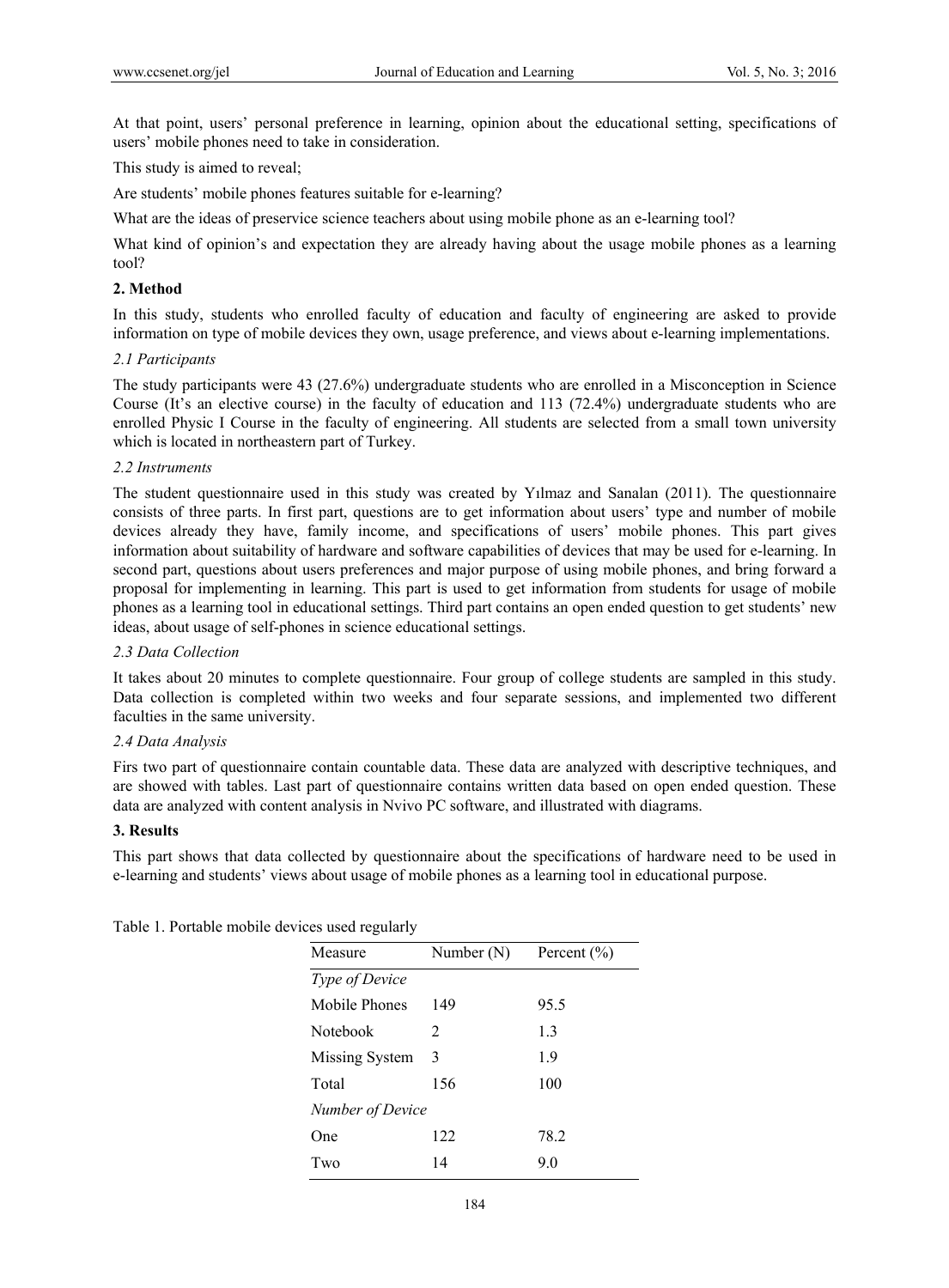| Three or more  |      | 25  |
|----------------|------|-----|
| Missing System | - 16 | 103 |
| Total          | 156  | 100 |

As can be seen from the table above 95.5% of students have mobile phones, and someone have also second or more. That's mean mobile phone is the most popular portable device in using from students.

| 39<br>49 | 25.0             |
|----------|------------------|
|          |                  |
|          | 31.4             |
| 30       | 19.2             |
| 17       | 10.9             |
| 10       | 6.4              |
|          | MW: Minimum Wage |

It can be seen from the data in Table 2 that the 25% of students' family income have under the minimum wage income and 67.9% of family income are above the minimum wage. Family income is effective on purchasing power. As can be seen families' income not much more but, it's adequate to buy mobile devices.

|                | Number $(N)$ | Percent $(\% )$ |  |  |
|----------------|--------------|-----------------|--|--|
| $Wi$ - $Fi$    |              |                 |  |  |
| Yes            | 122          | 78.2            |  |  |
| No             | 11           | 7.1             |  |  |
| No Idea        | 1            | .6              |  |  |
| Missing System | 22           | 14.1            |  |  |
| Bluetooth      |              |                 |  |  |
| Yes            | 140          | 89.7            |  |  |
| N <sub>0</sub> | 5            | 3.2             |  |  |
| No Idea        | 1            | .6              |  |  |
| Missing System | 10           | 6.4             |  |  |
| Total          | 156          | 100.0           |  |  |
|                |              |                 |  |  |

Table 3. Wireless connectivity protocol of mobile phones

From the Table 3 above we can see that the majority of mobile phones have connectivity protocols. Mobile phones having support of Wi-Fi protocols are 78.2% and Bluetooth 89.7%. Connectivity is an important factor for designing e-learning environments. Percentages values show that hardware properties of mobile phones are appropriate.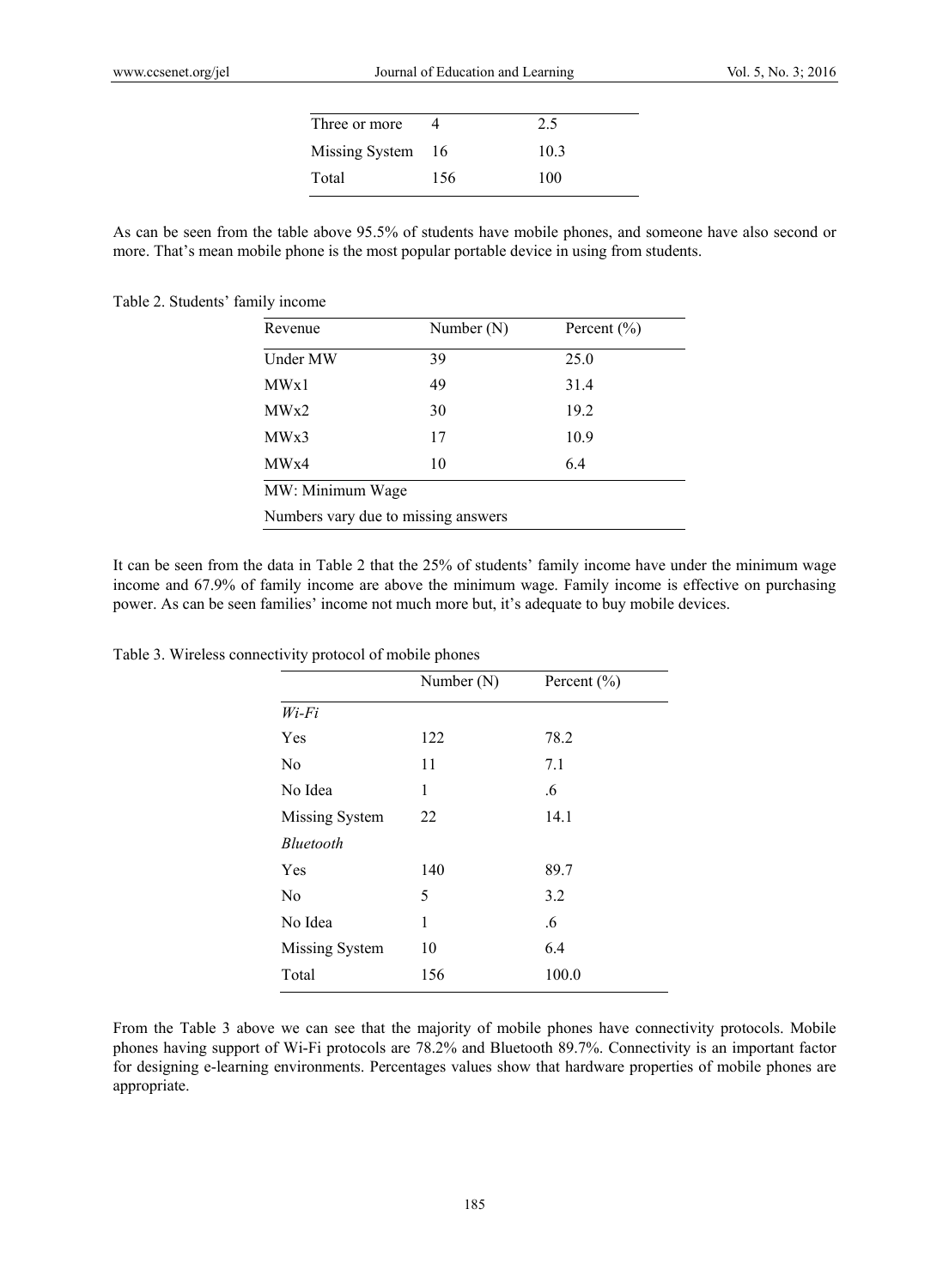|                               | Number $(N)$ | Percent $(\% )$ |
|-------------------------------|--------------|-----------------|
| Mobile Phone OS               |              |                 |
| Symbian                       | 9            | 5.8             |
| MWM(Microsoft Windows Mobile) | 7            | 4.5             |
| <b>IOS</b>                    | 20           | 12.8            |
| Android                       | 102          | 65.4            |
| Other                         | $\mathbf{1}$ | .6              |
| No idea                       | 11           | 7.1             |
| Missing System                | 6            | 3.8             |
| Total                         | 156          | 100             |
| Software Installation Feature |              |                 |
| Yes                           | 134          | 85.9            |
| No                            | 15           | 9.6             |
| No idea                       | 2            | 1.3             |
| Missing System                | 5            | 3.2             |
| Total                         | 156          | 100.0           |

Table 4. Mobile operation systems and specifications of self-phones

From the Table 4 above we can see that the majority of students have android operation software based mobile phone (65.4%). In total, above two-thirds of the students have smart mobile phones and that phones have software installation feature (85.9%). These features are important for designing different platforms in e-learning activities. After hardware, as can be seen that majority of students' phones software suitable for e-learning platforms.

Table 5. Communication ways and internet packet

|                                      | Number $(N)$ Percent $(\% )$ |      |  |  |
|--------------------------------------|------------------------------|------|--|--|
| Communication way with mobile phones |                              |      |  |  |
| <b>Text Message</b>                  | 50                           | 32.1 |  |  |
| On Internet Based                    | 40                           | 25.6 |  |  |
| Call Up                              | 55                           | 35.3 |  |  |
| Missing System                       | 11                           | 7.1  |  |  |
| Mobile Internet Packet               |                              |      |  |  |
| No                                   | 36                           | 23.1 |  |  |
| $1-1000Mb$                           | 4                            | 2.6  |  |  |
| 100-200Mb                            | 4                            | 2.6  |  |  |
| 200-300Mb                            | 3                            | 1.9  |  |  |
| 500Mb                                | 65                           | 41.7 |  |  |
| 1Gb limitless                        | 1                            | .6   |  |  |
| 2Gb                                  | 17                           | 10.9 |  |  |
| 1.5 <sub>Gb</sub>                    | 1                            | .6   |  |  |
| 3Gb                                  | 1                            | .6   |  |  |
|                                      |                              |      |  |  |

186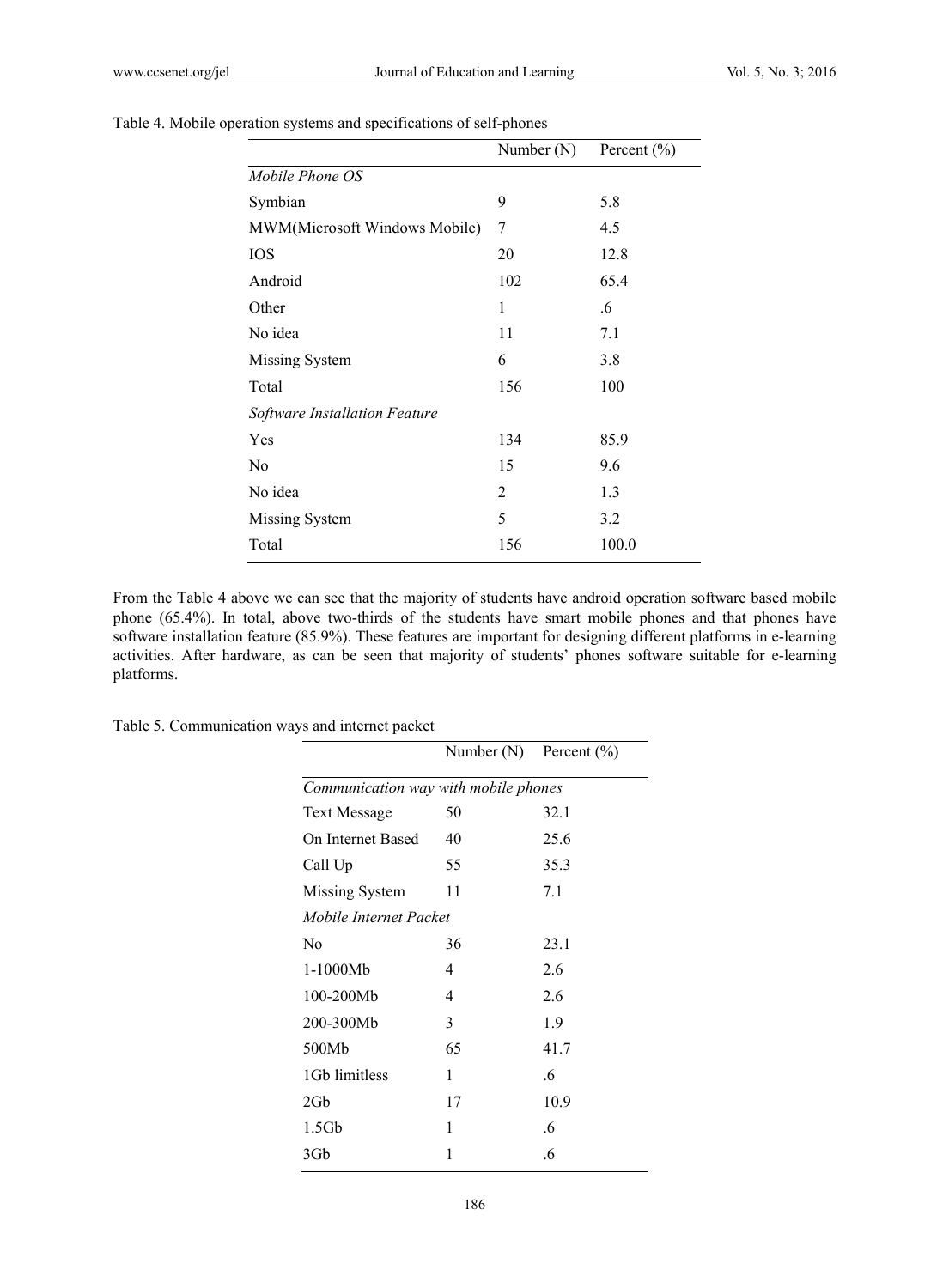| 4Gb            | 3   | 1.9        |
|----------------|-----|------------|
| 5Gb            | ı   | $\cdot$    |
| Other          | 1   | $\epsilon$ |
| Missing System | 19  | 12.2       |
| Total          | 156 | 100.0      |

The Table 5 above illustrates some of the main characteristics of the students' communication way with mobile phones and usage of mobile internet packet. As can be seen from the table, students' prefers first way to call up, second way to text message and the last way use internet for communication. And, the majority of students have around 500 Mb data packed for using internet in a month. After hardware and software features of mobile phones, the most important factor is probably internet connectivity. Students have mid-size internet data packed. If they have much more data packed, probably they will prefer internet as a first way of communication. Developing technology in GSM services can be offer cheaper data packed opportunity to users over the time. Table 5 show that students' internet data packed enough to use in simple e-learning activity (simple e-learning activity: no need much more data on internet).

Table 6. Students views about using mobile phones in educational setting

|                                   | Number $(N)$ | Percent $(\% )$ |
|-----------------------------------|--------------|-----------------|
| <b>Needs</b>                      |              |                 |
| Very necessary                    | 37           | 23.7            |
| Necessary but has difficulties    | 33           | 21.2            |
| Not sure                          | 12           | 7.7             |
| Makes life easier but unnecessary | 37           | 23.7            |
| Totally unnecessary               | 23           | 14.7            |
| Missing System                    | 14           | 9.0             |
| Learning Environment              |              |                 |
| Theoretical courses               | 61           | 39.1            |
| Applied courses                   | 24           | 15.4            |
| Field trips                       | 23           | 14.7            |
| Distance learning                 | 4            | 2.5             |
| Other                             | 3            | 1.9             |
| Missing System                    | 41           | 26.3            |

This table is quite revealing in two ways. First, what is interesting in this data is that students' views are not clear about using mobile phone in education. Almost one-fourth of the students (23.7%) said that "very necessary" and "makes life easier but unnecessary" with on an equal basis. This values show that students have hesitation about using mobile phones in educational setting. However, they prefer to use mobile phone based educational applications in the "theoretical courses" (39.1%).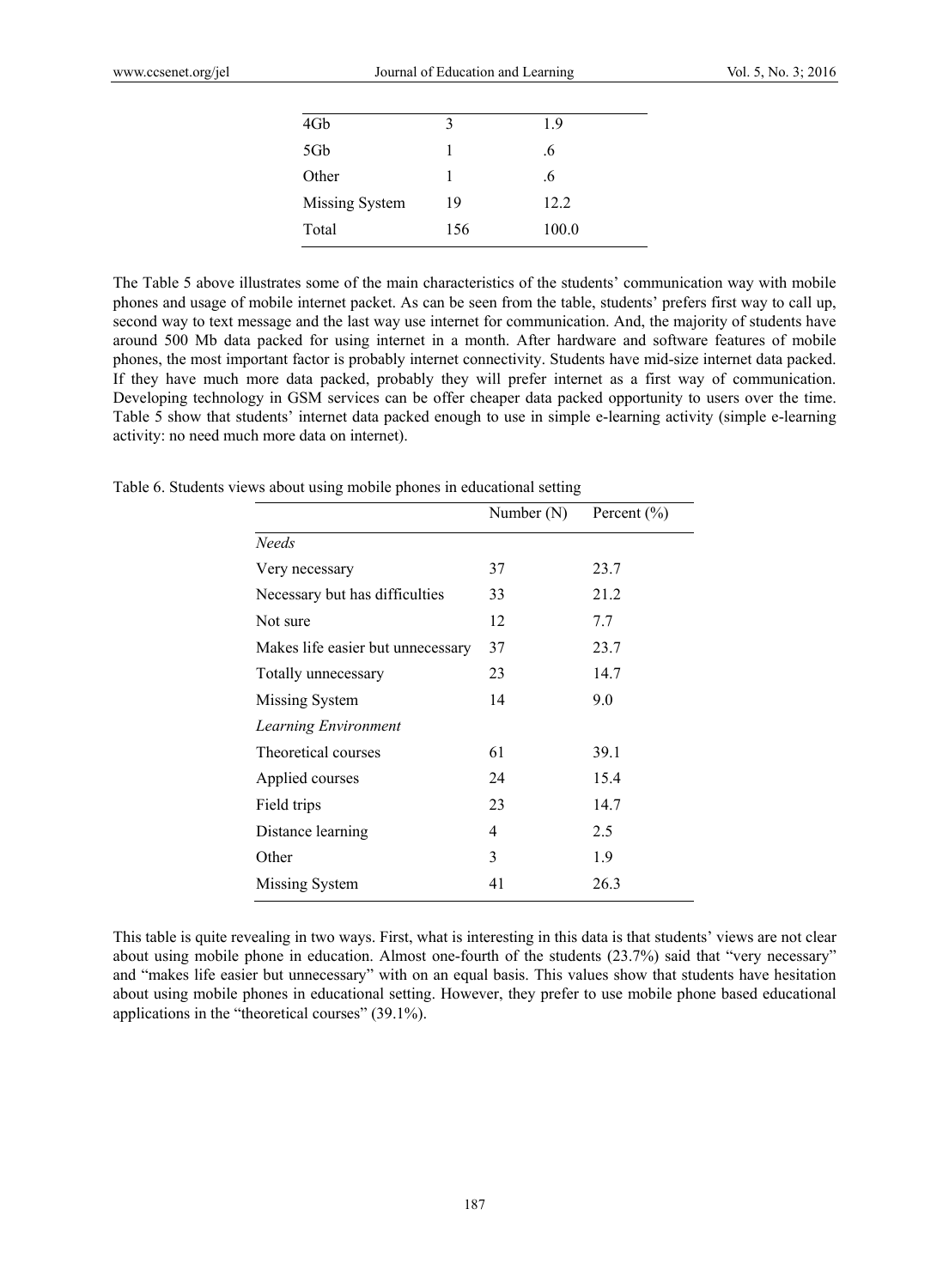

Figure 1. Students' views about using mobile phones in educational setting

As can be seen on Figure 1 students' views about using mobile phones in educational setting grouped seventeen nodes. Every node has different number of referenced by student. These references show that which idea has much more important in all ideas as a descriptive way. These nodes have importance for designing e-learning models in science instructional setting. Some of comments are given below.

- Video based learning (4 references): "We can watch videos which are recorded in the lessons." (R4)
- Using educational applications (3 references): "We can download special educational application such as simulations, animations...etc. and use it for support to theoretical course." (R3)
- Use in science laboratory classroom (2 references): "We can reach to knowledge when making experiments." (R2)
- Use at home (1 reference): "It's much more productive when use at home special time schedule instead of use in classroom." (R1)
- Unnecessary (11 references): "It's absolutely unproductive. No!" (R8)
- Unnecessary and cause barrier to learning (2 references): "In my opinion, it's unproductive and cause negative influence on instructions."(R2)
- Surfing the internet  $(2 \text{ references})$ : "It helps to surfing the internet and research." (R1)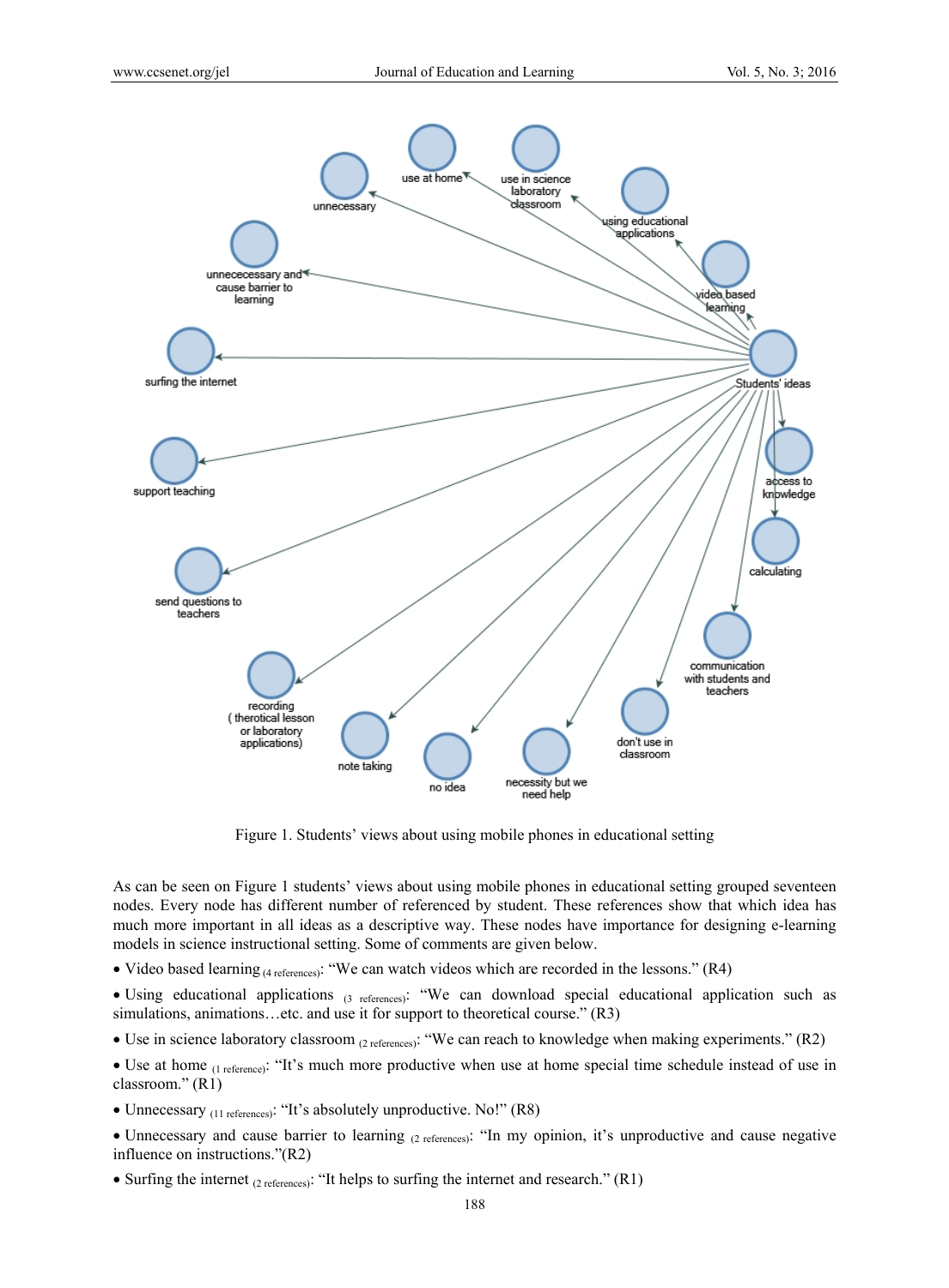• Support teaching (2 references): "When teacher need information during the teaching, he/she can look for visuals materials." (R1)

• Send questions to teachers (2 references): "We can send questions, we couldn't solve, to teacher with mobile phones and teacher can give to us feedback in same way." (R2)

• Recording (theoretical lesson or laboratory applications) (4 references): "It can be useful recording laboratory experiment application or during lecture for students." (R1)

• Note taking  $(2 \text{ references})$ : "[for] lectures notes." (R1)

• No idea (3 references): "I don't know." (R1)

• Necessity but we need help (2 references): "We don't know all features of mobile phones. First of all we need to know all to have idea how we can use it." (R2)

• Don't use in classroom (1 reference): "In my opinion, don't use mobile phones in the classroom." (R1)

 Communication with students and teacher (1 reference): "Teacher and students can use [mobile phone] for point of common coupling and application." (R1)

• Calculating  $(3 \text{ references})$ : "Use for calculating after installed specific application [to mobile phones]." (R1)

• Access to knowledge  $_{(1 \text{ reference})}$ : "Students can research when teacher ask any questions, so that student can easily access to knowledge… it's a reinforces…" (R1)

#### **4. Discussion**

In this study, two important factors are researched which is based on usage of mobile devices on e-learning activity. Therefore, discussions are made by hardware and software (OS) of mobile phones that students have and findings about students' ideas for e-learning application which is based on mobile phone technology.

First of all, it need to adequate number of appropriate equipment for designing e-learning environment. Findings show that students have mobile phones by 95.5%. Also, some of them have second and many more mobile phones or mobile devices. Family income is effective on purchasing power. So that, students can buys many more mobile devices which are have much more specifications. Findings show that more than half of students' family income are above the minimum wage. Of course, the high number of mobile phones doesn't mean that they can be used for e-learning activities. These mobile phones must have an adequate Operating System (OS), capability of program installation and connection protocol. Very high rates of mobile phones have proper OS (88.5%) and connection support rate is high-leveled as 78.2% Wi-Fi and 89.7% Bluetooth. Another important fact, program installation feature is also very high rates leveled by 85.9%. These findings show that students have high-level featured mobile phones.

Students' preferring ways of communication are almost identical. They use text message, internet, and call up for communicating others. Only 23.1% of users have no internet packet. Around half of students have 500Mb data packet. Besides that some of them have very high data packet. It is apparent from these findings there is no critical barrier for establishing e-learning environment if taking considering distance connectivity with mobile phones.

Students' ideas are another important factor for establishing e-learning environment. What is surprising is that students have positive and negative ideas same rates level (23.7%) about using mobile phones in educational setting. Some of them said that "very necessary" some of them said "make life easier but unnecessary". However, around half of students (39.1%) want that learning environment in theoretical courses. This findings show that probably students have no experience with any kind of mobile device based educational setting. But, they want to use in theoretical course. The level of controlled information is associated experience of effort (Bruya, 2010). Students have no experience with using mobile phones in educational setting. Probably, their ideas would be changed, if they get special experience.

The third question in this research was what kind of opinions and expectation students were already have about the usage mobile phones as a learning tool. As can be seen on Figure 1, students' ideas about that question are varied throughout the seventeen nodes. In high rates (11 ref.), students thought that it is "unnecessary". On the other hand, they suggest various way of using mobile phone in educational setting. Their ideas basically collect in two areas.

One of them is face to face educational setting in classroom for accessing to knowledge, communication with other students and teacher, using mobile phone program installation feature to use calculating, simulating, animation etc. Students' preferences for computing devices changed from desktop to laptops. It's changed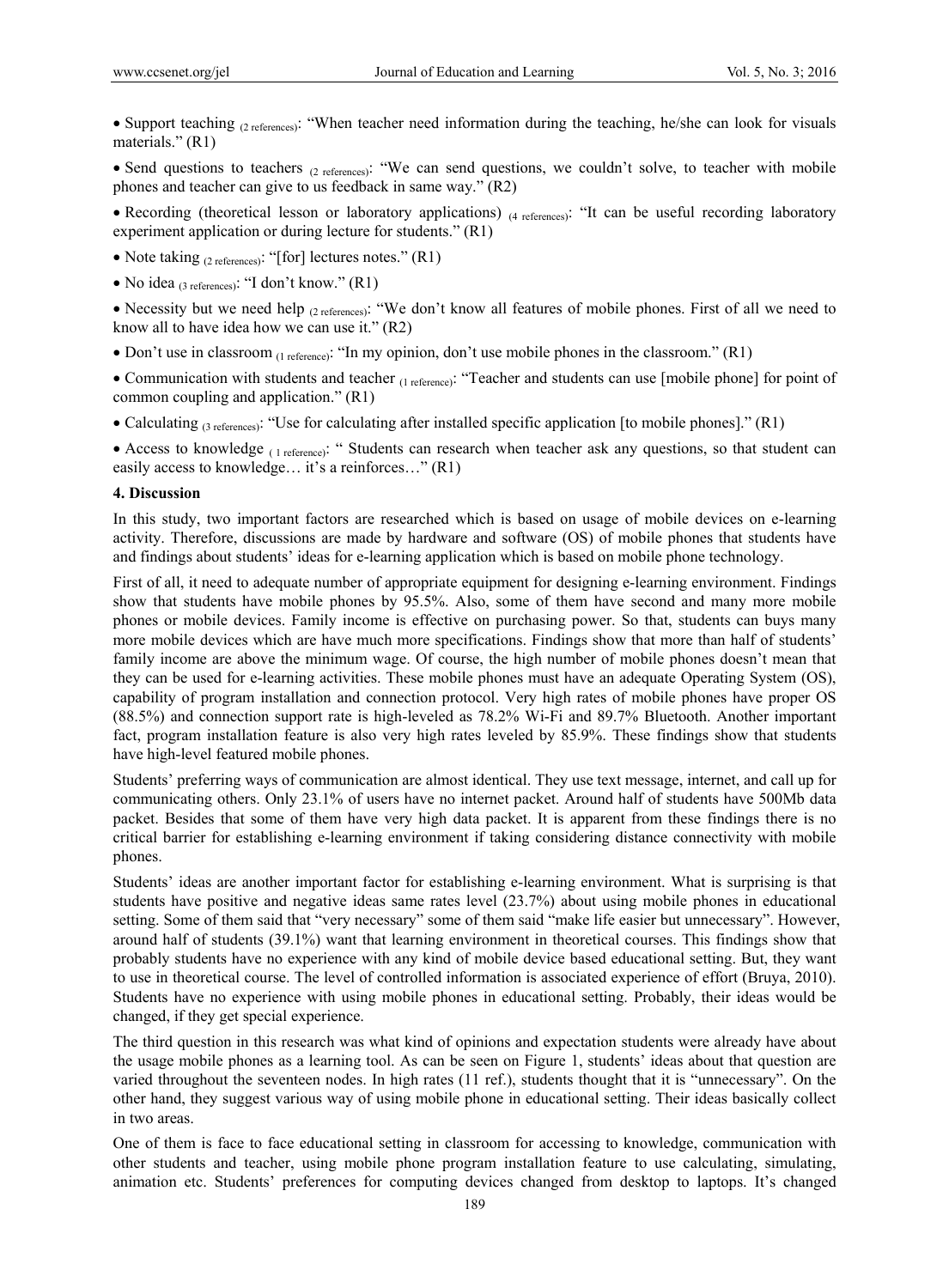computing concept to mobile computing (Boettcher, 2009). As can be seen on students' ideas and literature, mobile phones would be new mobile devices for mobile computing. The last decades, different mobile devices used to support instruction and learning. For instance, used handheld computer to support improved classroom assessment in science (Yarnall, Shechtman, & Penuel, 2006), handheld tools that "informate" assessment of student learning in science (Roschelle, Penuel, Yarnall, Shechtman, & Tatar, 2005), teaching with student response system in elementary and secondary education settings (Penuel, Boscardin, Masyn, & Crawford, 2007). Todays, mobile phone features are advanced phone to smart phone. So, there is no need to use special devices for educational setting. The other area is outside of classroom and school setting. It's based on recording lesson and watching of these video later. There are two online interactional models in educational setting based on e-learning approach. These are asynchronous interaction and synchronous interaction. There are various tools that can be utilized in asynchronous interaction. For example, pre-recorded presentation and lectures are using for asynchronous learning (Kung-Ming & Khoon-Seng, 2009).

The present student ideas seem to be consistent with other research which found using mobile phones as a "clickers" and using for distance education. Dunn, Richardson, Oprescua, and McDonald (2013) have been studied about usage mobile phone as a Classroom Response System (CRS) in undergraduate course level in Mathematics Education. The result indicated that it has no new marginal challenges for students and also, has pedagogical advantages. Students reported that it has effective on "enhanced their learning", help them understand concepts" and "think more deeply". Maier (2009), Used in his research mobile phone as "keypads and the internet as the receiver and processor of signals". He used that application in university level in environmental engineering course. Study showed that application positive effective on student interaction in classroom. Tremblay (2010), used mobile phone as an Audience Response System in science classes (Medical Laboratory Science program, Veterinary Technology program). The Study was revealed that majority of science students were positive aspects about that application.

#### **5. Conclusion**

This study set out to determine functionality of mobile devices, students who already have, and the student needs and views in relation to e-learning settings. Almost whole mobile phones support at least one wireless connection protocol type. It's get an opportunity students for freedom of movement in learning activity. Also, students have internet packet in own mobile phones. The research has shown that students have good mobile phone feature and internet for e-learning. That means mobile phones should be selected as required equipment for usage of mobile devices in e-learning setting.

Students input, like in other educational study, have a significant factor to create an appropriate educational setting. This study has found that students suggest that mobile phone can be used face to face educational setting in classroom and outside of classroom without and face to face interaction to teacher or students.

# **References**

- Ally, M., & Tsinakos, A. (2014). *Increasing Access Through Mobile Learning*. Vancouver: Commonwealth of Learning and Athabasca University.
- Ashiho, L. S. (2003). Mobile Technology: Evolution from 1g to 4g. Retrieved March 23, 2016, from http://www.electronicsforu.com/EFYLinux/efyhome/cover/jun2003/Mobile-tech.pdf
- Ashour, R. I. R. (2012). *Mobile Learning Applications*. Paper presented at the International Conference on Information & Communication Technology, Ramallah. Retrieved from http://www.qou.edu/icict2011/files/pdf/RamyAshour.pdf
- AT., & T. (2016). *First Mobile Telephone Call*. Retrieved March 23, 2016, from http://www.corp.att.com/attlabs/reputation/timeline/46mobile.html
- Bartlett, M. (2012). *Why Does 4G Really Drain Your Battery*? Retrieved April 2, 2016, from http://www.phonetipz.com/why-does-4g-really-drain-your-battery/
- Boettcher, J. V. (2009). Designing Online Learning Programs. In P. Rogers, G. Berg, J. Boettcher, C. Howard, L. Justice, & K. Schenk (Eds.), *Encyclopedia of Distance Learning* (2nd ed., pp. 586-595). Hershey-New York: Information Science Reference (an imprint of IGI Global). http://dx.doi.org/10.4018/978-1-60566-198-8.ch085
- Bruya, B. (2010). *Effortless Attention: A New Perspective in the Cognitive Science of Attention and Action*. MIT Press. http://dx.doi.org/10.7551/mitpress/9780262013840.001.0001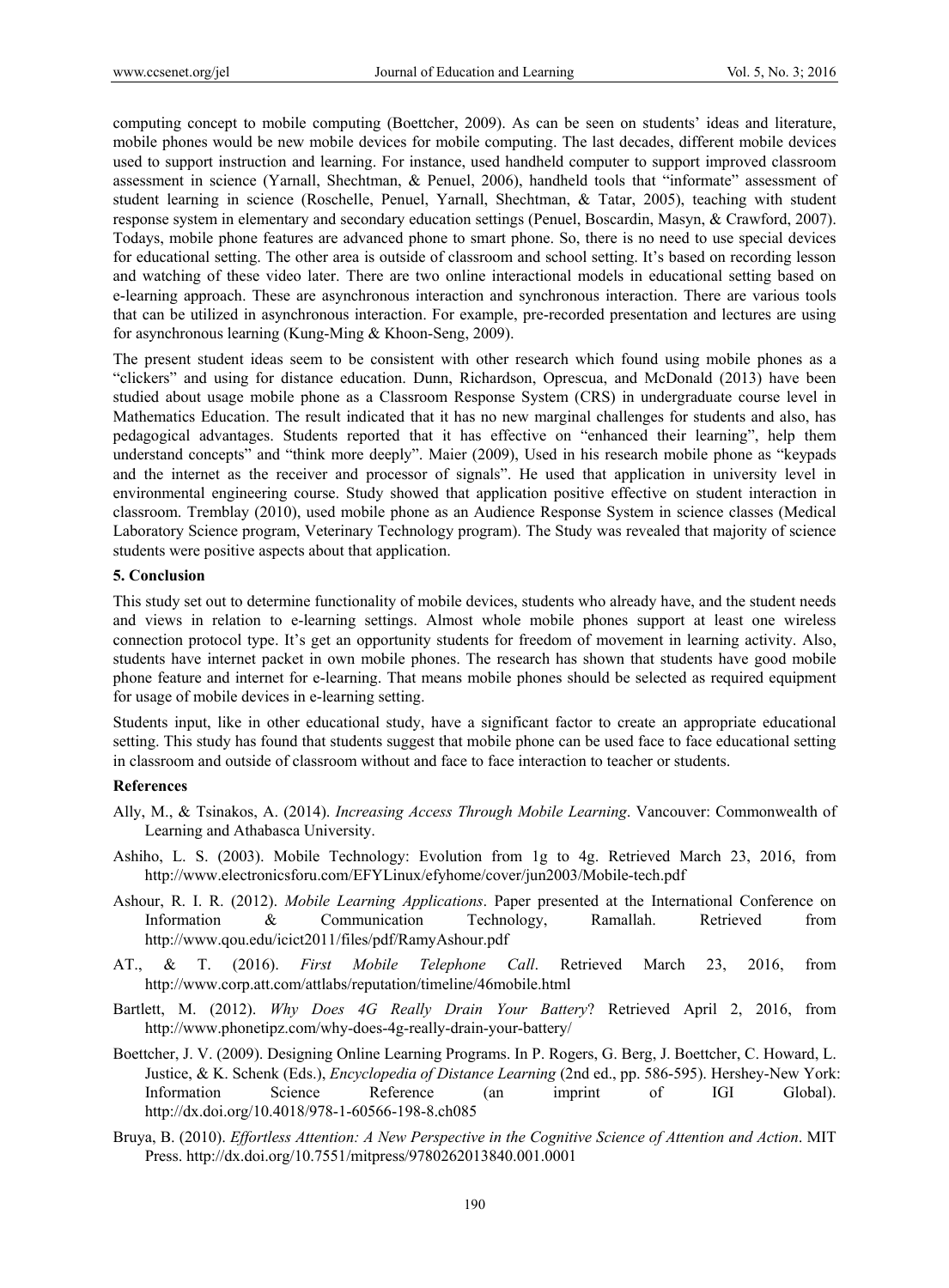- Chen, C. H. (2010). The implementation and evaluation of mobile self- and peer-assessment system. *Computer and Education*, *55*, 229-236. http://dx.doi.org/10.1016/j.compedu.2010.01.008
- Dunn, P. K., Richardson, A., Oprescua, F., & McDonald, C. (2013). Mobile-phone-based classroom response systems: Students' perceptions of engagement and learning in a large undergraduate course. *International Journal of Mathematical Education in Science and Technology*, *44*(8), 1160-1174. http://dx.doi.org/10.1080/0020739X.2012.756548
- Elias, T. (2011). Universal instructional design principles for mobile learning. *The International Review of Research in Open and Distributed Learning*, *12*(2), 14.
- Harasim, L. (2006). A history of e-learning: Shift happened. In J. Weiss, J. Nolan, J. Hunsinger, & P. Trifonas (Eds.), *The International Handbook of Virtual Learning Environments* (Vol. 1, pp. 59-94). Netherlands: Springer. http://dx.doi.org/10.1007/978-1-4020-3803-7\_2
- Kung-Ming, T., & Khoon-Seng, S. (2009). Asynchronous vs. Synchronous Interaction. In P. Rogers, G. Berg, J. Boettcher, C. Howard, L. Justice, & K. Schenk (Eds.), *Encyclopedia of Distance Learning* (2nd ed., pp. 122-131). Hershey-New York: Information Science Reference (an imprint of IGI Global). http://dx.doi.org/10.4018/978-1-60566-198-8.ch019
- Maier, H. R. (2009). *Student participation in lectures using mobile phones*. Paper presented at the 20th Australasian Association for Engineering Education Conference, Barton.
- OECD. (2016). *OECD broadband statistics update*. Retrieved March 23, 2016, from http://www.oecd.org/internet/broadband-statistics-update.htm
- Penuel, W. R., Boscardin, C. K., Masyn, K., & Crawford, V. M. (2007). Teaching with student response systems in elementary and secondary education settings: A survey study. *Education Tech Research Dev*, *55*, 315-346. http://dx.doi.org/10.1007/s11423-006-9023-4
- Permi, K. (2016). *Best Battery Life Cell Phone of 2016*. Retrieved April 2, 2016, from http://www.reviewgist.com/best-battery-life-cell-phone
- Roschelle, J., Penuel, W. R., Yarnall, L., Shechtman, N., & Tatar, D. (2005). Handheld tools that "Informate" assessment of student learning in Science: A requirements analysis. *Journal of Computer Assisted Learning*, *21*(3), 190-203. http://dx.doi.org/10.1111/j.1365-2729.2005.00127.x
- Sung, M., Gips, N., Madan, A., Caneel, R., Devaul, R., Bonsen, J., & A., P. (2005). Mobile-IT Education (MIT. EDU): M-learning applications for classroom settings. *Journal of Computer Assisted Learning*, *21*(3), 229-237. http://dx.doi.org/10.1111/j.1365-2729.2005.00130.x
- Tabuenca, B., Kalz, M., Drachsler, H., & Specht, M. (2015). Time will tell: The role of mobile learing analytics in self-regulated learning. *Computer and Education*, *89*, 53-74. http://dx.doi.org/10.1016/j.compedu.2015.08.004
- Tremblay, E. (2010). Educating the Mobile Generation-using personal cell phones as audience response systems in post-secondary science teaching. *Journal of Computers in Mathematics and Science Teaching*, *29*(2), 217-227.
- Wang, T. H. (2014). Developing an assessment-centered e-Learning system for improving student learning effectiveness. *Computers and Education*, *73*, 189-203. http://dx.doi.org/10.1016/j.compedu.2013.12.002
- Webb, M. (2008). Impact of IT on Science Education. In J. Voogt, & G. Knezek (Eds.), *International Handbook of Information Technology in Primary and Secondary Education* (Vol. 20, pp. 133-144). New York, USA: Springer. http://dx.doi.org/10.1007/978-0-387-73315-9\_8
- Yarnall, L., Shechtman, N., & Penuel, W. R. (2006). Using Handheld Computers to Support Improved Classroom Assessment in Science: Results from a Field Trial. *Journal of Science Education and Technology*, *15*(2), 142-158. http://dx.doi.org/10.1007/s10956-006-9008-4
- Yılmaz, Ö., & Sanalan, V. A. (2011). M-learning: M-learning Applications, Students Input for M-learning in Science Instruction. *World Journal of Education*, *1*(2), 172-180. http://dx.doi.org/10.5430/wje.v1n2p172
- Zlatovic, M., Balaban, I., & Kermek, D. (2015). Using online assessments to stimulate learning strategies and achievement of learning goals. *Computer and Education*, *91*, 32-45. http://dx.doi.org/10.1016/j.compedu.2015.09.012